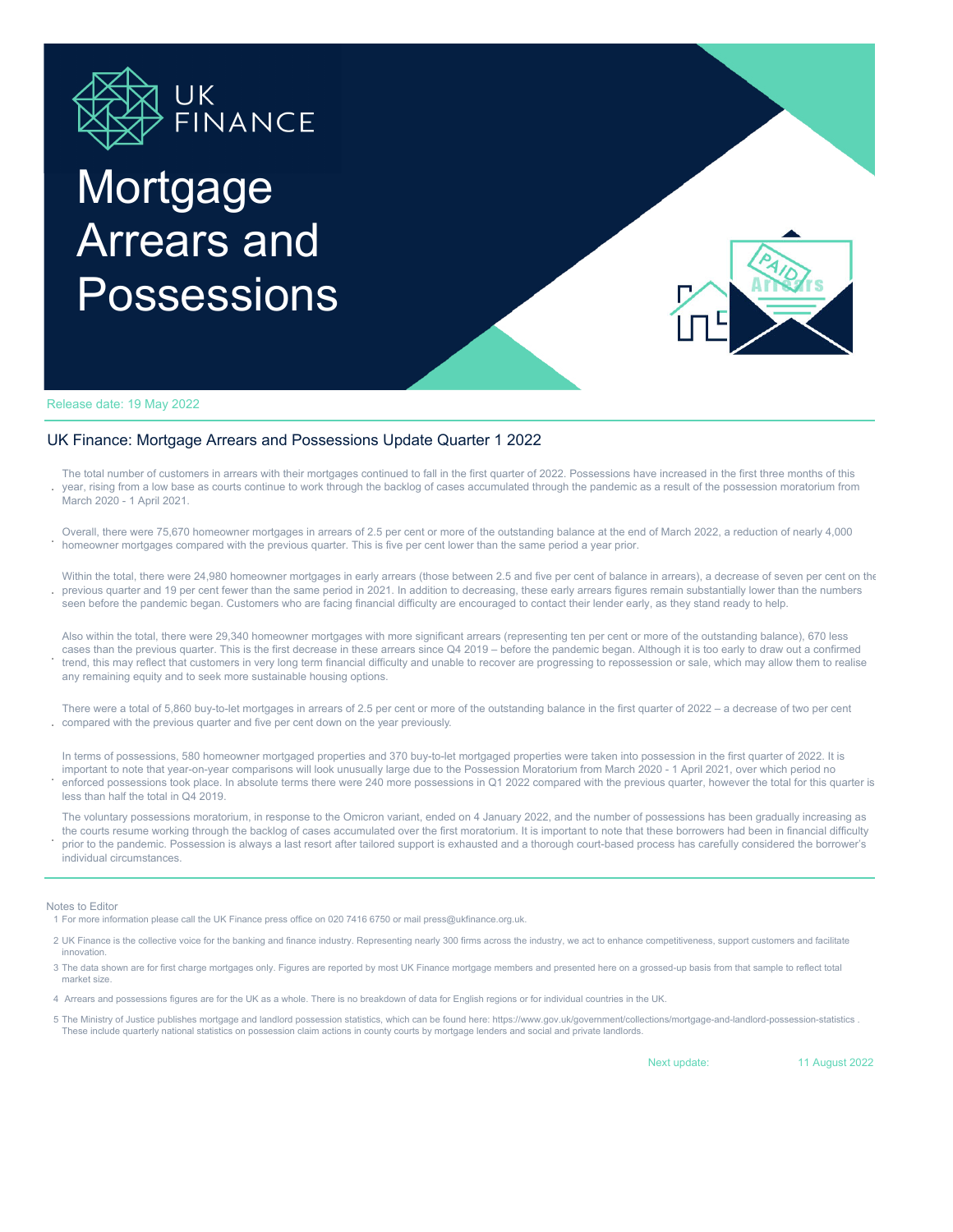## Release date: 19 May 2022

| <b>Mortgage Arrears</b>                                |                                                                                                    |                                                  |         |           |           |           |                     |                  |                                  |                                   | Latest<br>$(22-Q1)$ | Q-o-Q comparison |  |  |
|--------------------------------------------------------|----------------------------------------------------------------------------------------------------|--------------------------------------------------|---------|-----------|-----------|-----------|---------------------|------------------|----------------------------------|-----------------------------------|---------------------|------------------|--|--|
| Number of mortgages in arrears                         | Number of first charge<br>mortgage loans in arrears                                                | 120,000<br>100,000<br>80,000<br>Number<br>60,000 |         |           |           |           |                     |                  |                                  | Homeowners                        | 75,670              | $-5%$            |  |  |
|                                                        | representing over 2.5% of the<br>outstanding balance                                               | 40,000<br>20,000                                 | $19-Q1$ | $19-Q3$   | $20 - Q1$ | $20 - Q3$ | $21-Q1$             | $21 - Q3$        | $22 - Q1$                        | Buy-to-let                        | 5,860               | $-2%$            |  |  |
|                                                        |                                                                                                    | 40,000                                           |         |           |           |           |                     |                  |                                  |                                   | Latest<br>$(22-Q1)$ | Q-o-Q comparison |  |  |
| Number of homeowner<br>mortgages within arrears bands  | Number of first charge<br>homeowner mortgage loans in<br>arrears, split by severity of<br>arrears. | 30,000                                           |         |           |           |           |                     |                  |                                  | Arrears of 2.5%-5% of<br>balance  | 24,980              | $-7%$            |  |  |
|                                                        |                                                                                                    | 놂<br>Ê<br>20,000<br>Ξ                            |         |           |           |           |                     |                  | Arrears of 5%-7.5% of<br>balance | 13,200                            | $-6%$               |                  |  |  |
|                                                        |                                                                                                    | 10,000                                           |         |           |           |           |                     |                  |                                  | Arrears of 7.5%-10% of<br>balance | 8,150               | $-7%$            |  |  |
|                                                        |                                                                                                    |                                                  | $19-Q1$ | $19-Q3$   | $20 - Q1$ | $20 - Q3$ | $21-Q1$             | $21 - Q3$        | $22-Q1$                          | Arrears over 10% of<br>balance    | 29,340              | $-2%$            |  |  |
|                                                        |                                                                                                    | 3,500                                            |         |           |           |           |                     |                  |                                  |                                   | Latest<br>$(22-Q1)$ | Q-o-Q comparison |  |  |
| Number of buy-to-let mortgages<br>within arrears bands | Number of first charge buy-to-<br>let mortgage loans in arrears,<br>split by severity of arrears.  | 3,000<br>2,500                                   |         |           |           |           |                     |                  |                                  | Arrears of 2.5%-5% of<br>balance  | 2,380               | $-4%$            |  |  |
|                                                        |                                                                                                    | <u>se</u><br>2,000<br>長<br>1,500                 |         |           |           |           |                     |                  |                                  | Arrears of 5%-7.5% of<br>balance  | 1,120               | $-7%$            |  |  |
|                                                        |                                                                                                    | 1,000<br>500                                     |         |           |           |           |                     |                  |                                  | Arrears of 7.5%-10% of<br>balance | 600                 | $-2%$            |  |  |
|                                                        |                                                                                                    |                                                  | 19-Q1   | $19 - Q3$ | $20 - Q1$ | $20 - Q3$ | $21 - Q1$           | $21 - Q3$        | $22 - Q1$                        | Arrears over 10% of<br>balance    | 1,760               | 2%               |  |  |
| <b>Mortgage Possessions</b>                            |                                                                                                    |                                                  |         |           |           |           | Latest<br>$(22-Q1)$ | Q-o-Q comparison |                                  |                                   |                     |                  |  |  |
| Number of mortgage<br>possessions                      | Number of possessions of first<br>charge mortgaged properties<br>in period                         | 2,500<br>2,000<br>Number<br>1,500                |         |           |           |           |                     |                  |                                  | Homeowners                        | 580                 | 49%              |  |  |
|                                                        |                                                                                                    | 1,000<br>500                                     | $19-Q1$ | $19-Q3$   | $20 - Q1$ | $20 - Q3$ | $21 - Q1$           | $21 - Q3$        | $22 - Q1$                        | Buy-to-let                        | 370                 | 16%              |  |  |

Next update: